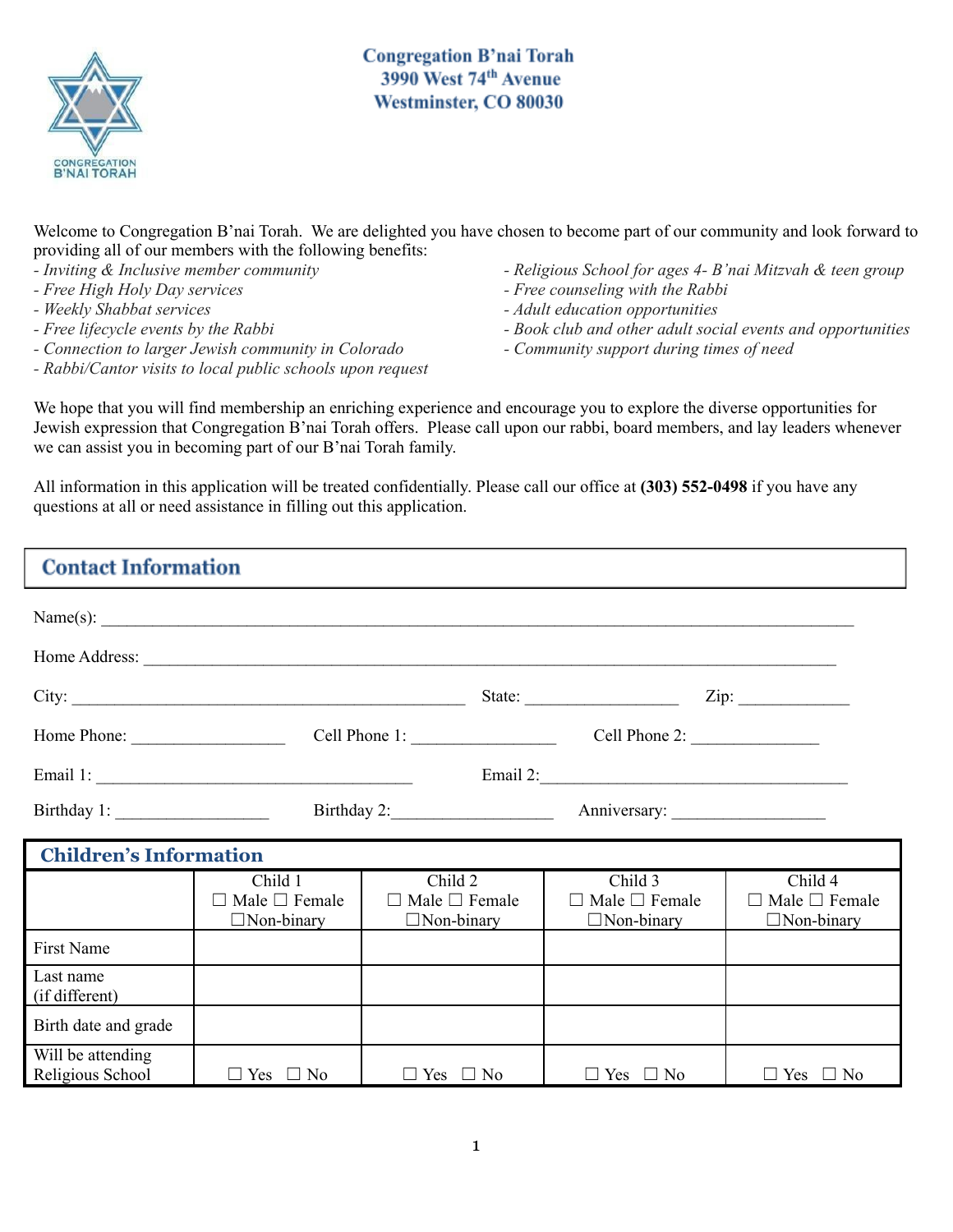| <b>Yahrzeit Information</b> |                                         |                     |
|-----------------------------|-----------------------------------------|---------------------|
| Name                        | Date of death<br>(before/after sundown) | Family Relationship |
|                             |                                         |                     |
|                             |                                         |                     |
|                             |                                         |                     |

## **Preferences**

Communication (membership notices, events, etc):  $\Box$  Email  $\Box$  Postal Mail  $\Box$  Phone

Photos:  $\Box$  I do or  $\Box$  I do not give permission for pictures of myself and/or family members to be used online or in social media. (Images will not be sold or modified without permission.)

Directory:  $\Box$  I do or  $\Box$  I do not want my contact information shared on the CBT membership list with other members.

## **Membership Dues** (please choose one payment option)

E- Payments: Please pay with bank transfer via Zelle with no fees (search for [bnaitorahtres@gmail.com](mailto:bnaitorahtres@gmail.com)) or online at Vanco (payment **button on [https://bnai-torah-colorado.org\)](https://bnai-torah-colorado.org).** Or payments can be made via check, payable to: Congregation B'nai Torah, 3990 West 74<sup>th</sup> Avenue Westminster, CO 80030.

## *PLEASE CHOOSE ONE MEMBERSHIP TYPE AND PAYMENT PLAN:*

Discounts are provided to new members to help grow our community and are available to those who need by contacting **our treasurer at bnaitorahtres@gmail.com.** Most of our expenses are fixed and do not change with additional members. Therefore, we are financially stronger with whatever you can provide. Finances should never be an obstacle to membership.

|                                                                                                                                                     | PAYMENT OPTIONS               |                                                |                                                                       |                         |
|-----------------------------------------------------------------------------------------------------------------------------------------------------|-------------------------------|------------------------------------------------|-----------------------------------------------------------------------|-------------------------|
| <b>MEMBERSHIP TYPE /</b><br><b>DESCRIPTION:</b>                                                                                                     | Full Year<br>$($ due July 15) | Twice per year<br>(due July 15 $&$<br>Dec. 31) | Four times per year<br>(due July 15, Sept. 30,<br>Dec. 31 & March 31) | Monthly<br>(Vanco only) |
| <b>NEW INDIVIDUAL MEMBERSHIP</b><br>One adult (may include children under<br>the age of 5 in the household)                                         | \$595                         | \$300                                          | \$150                                                                 | \$50                    |
| <b>NEW FAMILY MEMBERSHIP</b><br>Two adults and children over the age of<br>5 in the household, plus first year of<br>Hebrew school classes included | \$1195                        | \$600                                          | \$300                                                                 | \$100                   |
| <b>RETURNING INDIVIDUAL</b><br><b>MEMBERSHIP</b><br>One adult (may include children under<br>the age of 5 in the household)                         | \$895                         | \$450                                          | \$225                                                                 | \$75                    |
| <b>RETURNING FAMILY</b><br><b>MEMBERSHIP:</b><br>Two adults and children over the age of<br>5 in the household                                      | \$1,695                       | \$850                                          | \$425                                                                 | \$145                   |